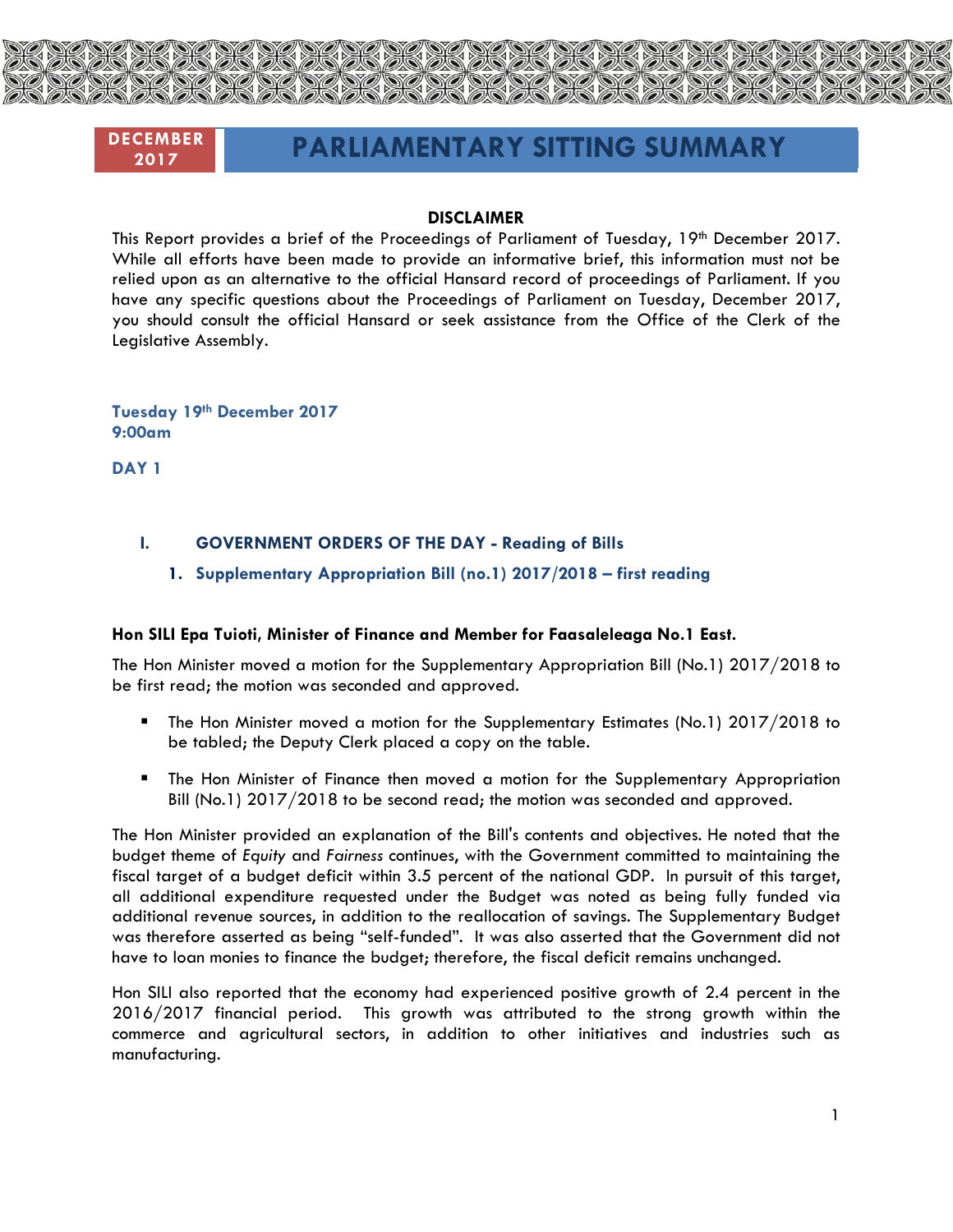The Minister also reported that a review of the 2016/2017 Budget had indicated that the 2016/2017 budget deficit was 2.1percent of the national GDP, which was noted as being well below the 3.5 percent fiscal target. This positive result was attributed to an improved revenue collection which was 3.5 percent higher than 2015/2016 financial period. Tax collection was also noted as having increased, with an increase of 3.3 percent. Other revenue, including fees and charges were noted as having increased by 1.1 percent. The Hon Minister also noted that the Government's operating expenditures had declined for the third consecutive year. It was also stated that the Government was continuing to invest in several infrastructure projects, such as the reconstruction of the Faleolo terminal building and runway; new roads and bridleways; the submarine cable and hydro power plants—which were stated as continuing Government efforts to improve public services.

The Minister stated that these achievements were examples of good governance in the management of government resources, in addition to the strengthening of the "whole of government" approach to enhancing the efficiency and effectiveness of service delivery.

# *The Supplementary Budget*

The Hon Minister presented the key parameters of the First Supplementary Estimates to the House. It was noted that additional revenue requests amounted to an estimated total of SAT\$24.4 million. Hon SILI stated that these expenses were funded through a combination of new and additional revenue totalling SAT\$23 million and a reallocation of current budget resources of approximately SAT\$1.4 million.

#### *Summary of Revenue*

New and additional revenue totalling SAT\$23 million included:

- SAT\$12.75 million from partnerships with the World Bank through the Joint Policy Action Matrix. The Hon Minister stated that the Government's commitments under the JPAM had been fulfilled, which resulted in the payment of this amount to support the 2017/2018 budget.
- SAT\$9.6 million was to be sourced from excess on-lending repayments.
- SAT\$688,957 is expected to be acquired from VAGST generated as a result of additional expenses under supplementary spending.

The total funds expected as a result of the reallocation of existing budget resources was SAT\$1.4 million:

- **SAT\$481,000 from the Statutory Vote** Savings accumulated to date on the foreign exchange appropriation under "statutory expenses."
- **SAT\$100,000 from the Ministry of Agriculture** Funds remaining from the implementation of the Agriculture Show held in October of this year.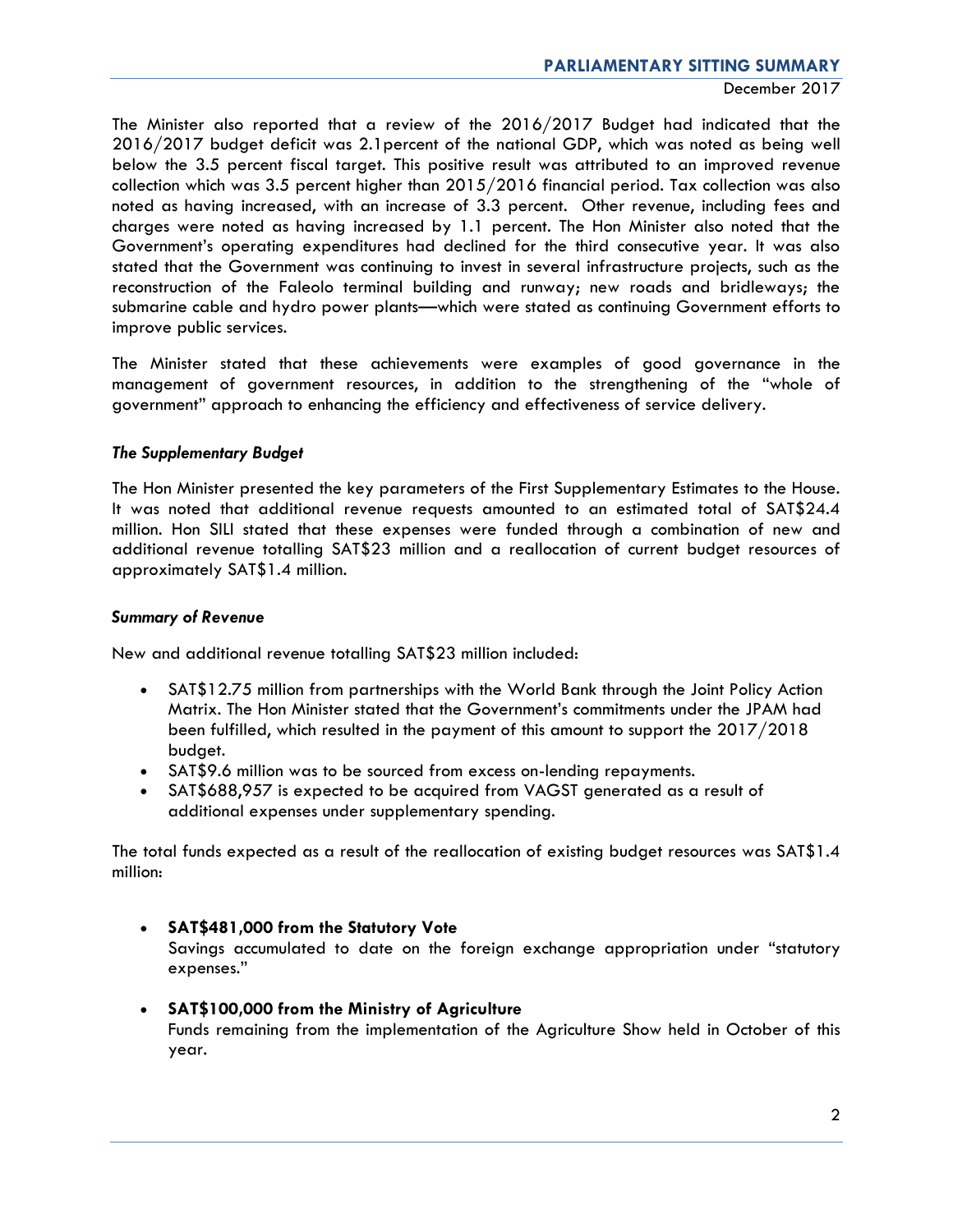**SAT\$696,024 from the Ministry for Commerce, Industry and Labour**

Appropriated funds for the lease of the Yazaki facilities at Vaitele. Since Yazaki has officially closed, these funds were stated as being available for reallocation.

 **SAT\$152,085 from the Ministry of the Prime Minister and Cabinet** Funds for positions that that the Ministry of the Prime Minister and Cabinet which had not been utilised as allocated under the First Supplementary Bill.

#### *Summary of Additional Expenditure*

Total additional expenditures requested under this supplementary budget were stated as amounting to SAT\$24.4 million, which include the following:

- **SAT\$**12.4 million for the Statutory Vote
	- o SAT\$14,400 for telephone allowances for Judiciary members. These are mandated benefits and are now included as part Judiciary salaries.
	- o SAT\$65,089 additional funds required under the **External Debt Servicing Interest Payment.**
	- o An additional SAT\$2 million required under income tax refunds.

# **2. Immigration Amendment Bill 2017 - first reading.**

The Hon. Prime Minister, TUILAEPA Auelua Fatialofa Lupesoliai Lolofietele Neioti Aiono Galumalemana Dr. Sailele Malielegaoi, moved that the Immigration Amendment Bill 2017 be read a first time; the motion was seconded and approved, and the Bill was first read.

# **3. Crimes Amendment Bill 2017 - first reading.**

The Hon Minister of Justice, FAAOLESA Katopau Ainuu, moved for the Crimes Amendment Bill 2017 to be first read; the motion was seconded and approved, and the Bill was read a first time.

# **4. Casino and Gambling Control Amendment Bill (No.2) 2017 – first reading.**

The Hon Minister for Public Enterprises, LAUTAFI Fio Selafi Purcell, moved a motion for the Bill to be first read; the motion was seconded and approved, and the Bill was read a first time.

# **5. Alienation of Customary Land Amendment Bill 2017 – first reading.**

The Hon Minister of Natural Resources and Environment, FIAME Naomi Mataafa, moved a motion for the Bill to be first read; the motion was seconded and approved, and the Bill was read a first time.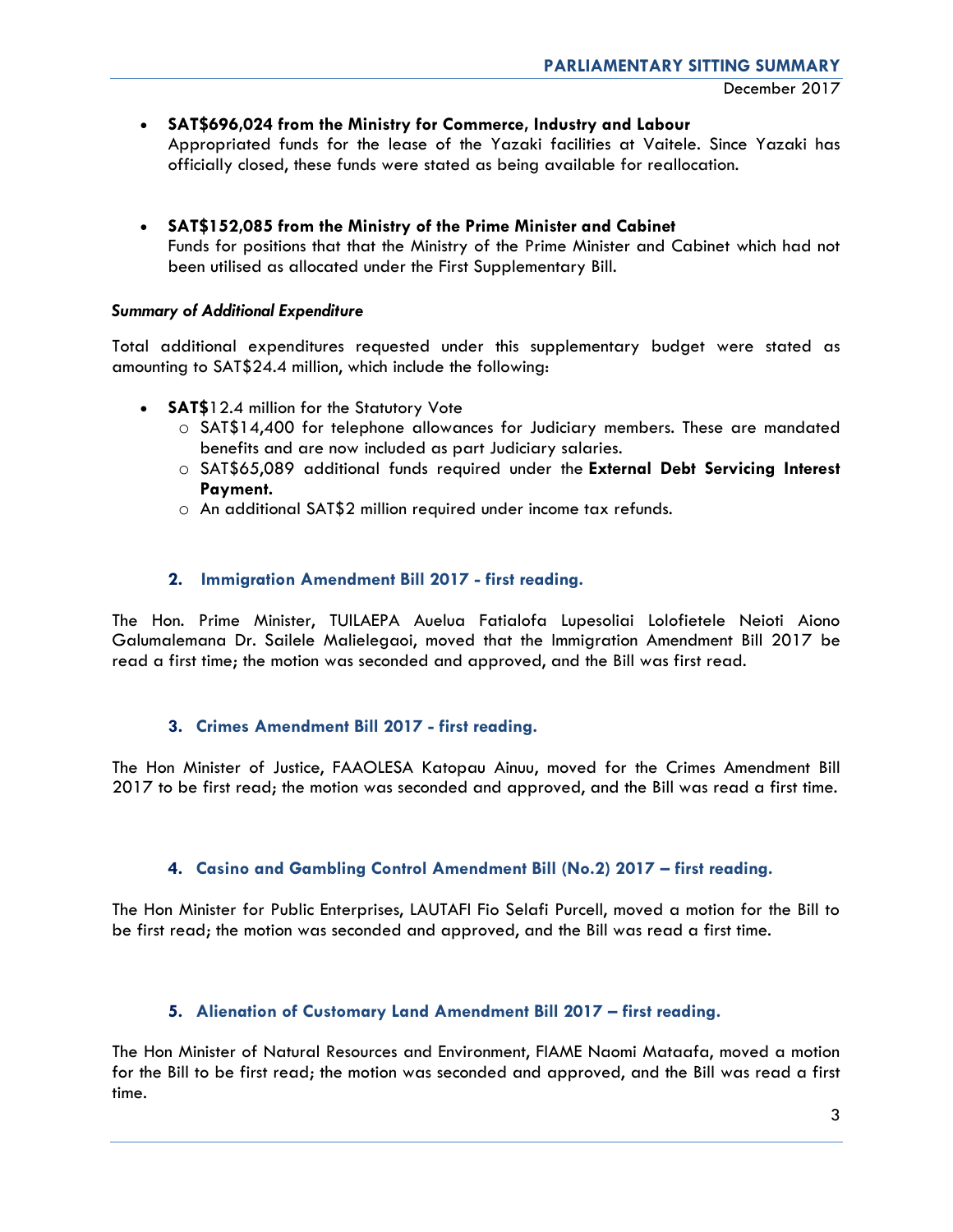# **6. Asian Infrastructure Investment Bank Bill 2017 – first reading.**

The Hon Minister for Finance, SILI Epa Tuioti, moved a motion for the Bill to be first read. The motion was seconded and approved, and the Bill was read a first time.

# **7. Income Tax Amendment Bill (No.3) 2017 – first reading.**

The Hon Minister for Revenue, Hon TIALAVEA Fea Leniu Tionisio Hunt, moved a motion for the Bill to be first read. The motion was seconded and approved, and the Bill was read a first time.

# **8. Immigration Amendment Bill 2017 – second reading (Certificate of Urgency).**

The Hon Prime Minister moved for the Bill to be second read; the motion was seconded and approved and TUILAEPA proceeded to clarify the Bill's contents and objectives. The Hon Prime Minister stated that currently, members of the European Union (EU) had difficulty obtaining the relevant permits to travel to Samoa. He further stated that the proposed amendment would benefit Samoan citizens when travelling to EU member countries.

Hon TUILAEPA recalled the EU's invaluable contributions to Samoa, such as \$60 million to fund the Ululoloa water serviced most households within the Urban area. The Hon Prime Minister noted that the enactment of the tabled Bill would help bolster Samoa's profile amongst tourists and increase employment opportunities for our children in the future. He also stated that Japan had also begun to show interest in implementing a 90 day exemption for Samoan visitors. He further stated that similar legislation was enacted in Fiji two years prior, and Samoa was now only getting on board. In regards to concerns raised by Members regarding terrorists, asylum seekers, refugees and the like—he stated that this would not be a problem to Samoa. Other benefits mentioned by the Hon Prime Minister included intermarriage, and an increase in remittances sent to Samoa for individual family development.

# **i. OLO Fiti Afoa Vaai, Member for Salega.**

OLO urged the Government to tread carefully, stating that rarely do Samoan citizens have the opportunity to travel to EU countries. However, he asserted that this exemption would encourage an influx of EU citizens to Samoan shores. He stated that despite the amendment's importance we must not discount the reality of the existence of refugees. He also stated that the 90 day period was too long.

# **ii. FAUMUINA Wayne Fong, Member for Urban West.**

The Member for Urban West encouraged the Government to take away the need to acquire permits to travel between Samoa and American Samoa. He stated that increased inter-island travel could positively impact on our economy.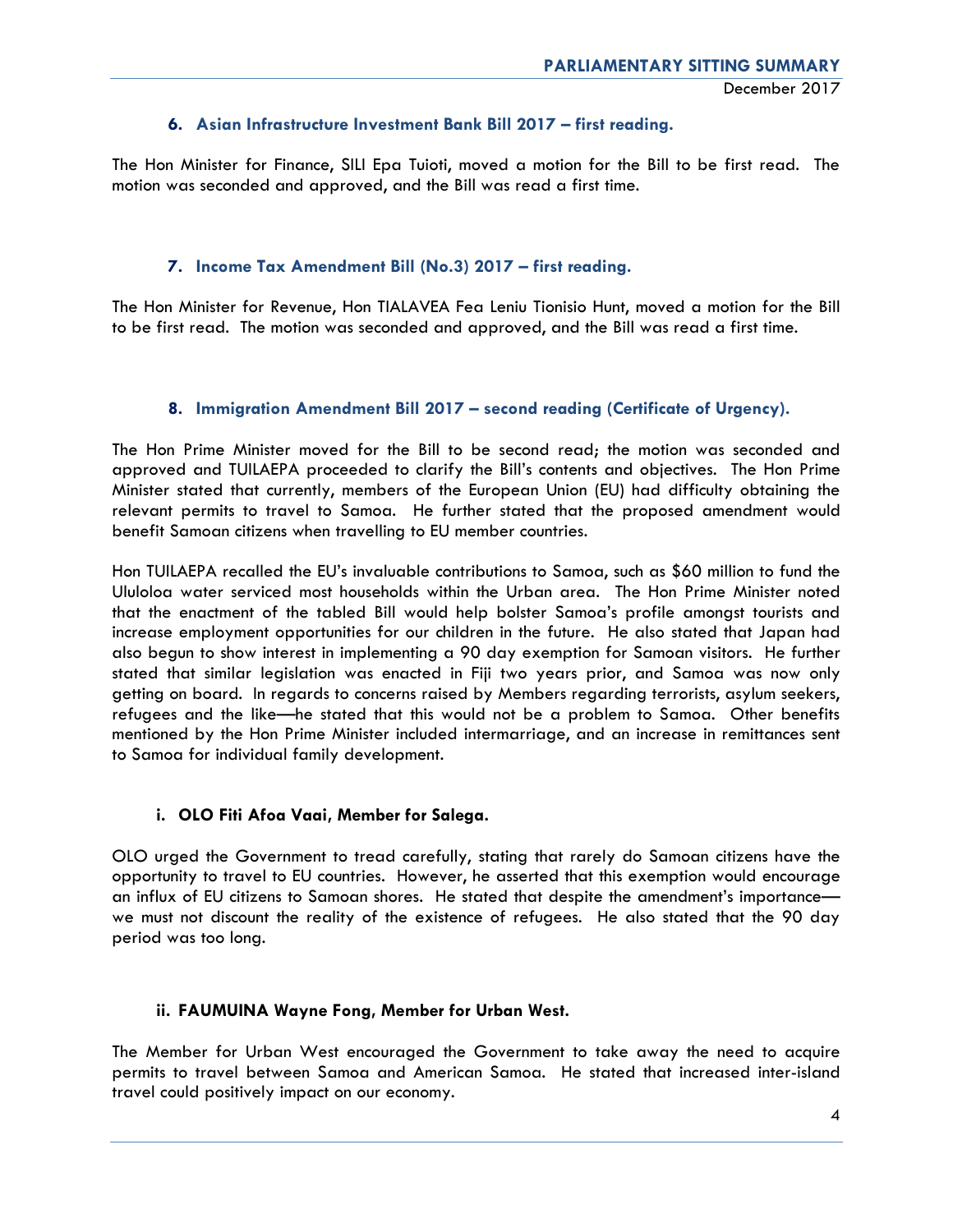December 2017

**The Hon PM stated that historically, no permits were required for travel between Samoa** and American Samoa. He then stated that a Samoan traveller who had travelled to American Samoa sans permit (as they were unaware that a permit was required) was fined \$20,000--the Government then took action and paid the fine. For reasons such as this, the Government has decided that if American Samoa insisted on requiring permits from its residents—Samoa would do the same.

# **9. Immigration Amendment Bill – consideration in detail.**

- Clause 2 Approved.
- $\blacksquare$  Clause  $3 -$  Approved.
- **Clause 1: Short Title Approved.**
- Commencement Approved.

The Bill progressed without amendment.

 The Hon Prime Minister moved a motion for the Bill to be read a third time. The motion was seconded and approved, and the Bill was third read and passed the Assembly. The Bill will become an Act of Parliament upon assent by the Head of State.

# **Proceedings of the Assembly were suspended at 10:45am. Proceedings reconvened at 11:29am.**

# **10. Alienation of Customary Land Amendment Bill 2017 – second reading.**

The Hon Minister of Justice, FAAOLESA Katopau Ainuu, moved that the Crimes Amendment Bill 2017 be second read. The motion was seconded and approved; the Hon Minister then clarified the contents and objectives of the Bill. He stated that Members appeared to be receptive of the Bill during Monday's Pre-Sitting Briefing; therefore further in-depth clarification did not seem necessary. The Minister did however state that there were only 2 ways in which a person could appear for the courts—either for civil or criminal purposes. In summary, the Bill was stated as proposing to reinstate defamation as a criminal charge.

# **i. LAUOFO Fonotoe Pierre Lauofo, Member for Anoamaa West.**

The Member for Anoamaa West stated that in this day and age—the ever evolving technological advancements have made the internet easier to, and more widely accessible. The Member stated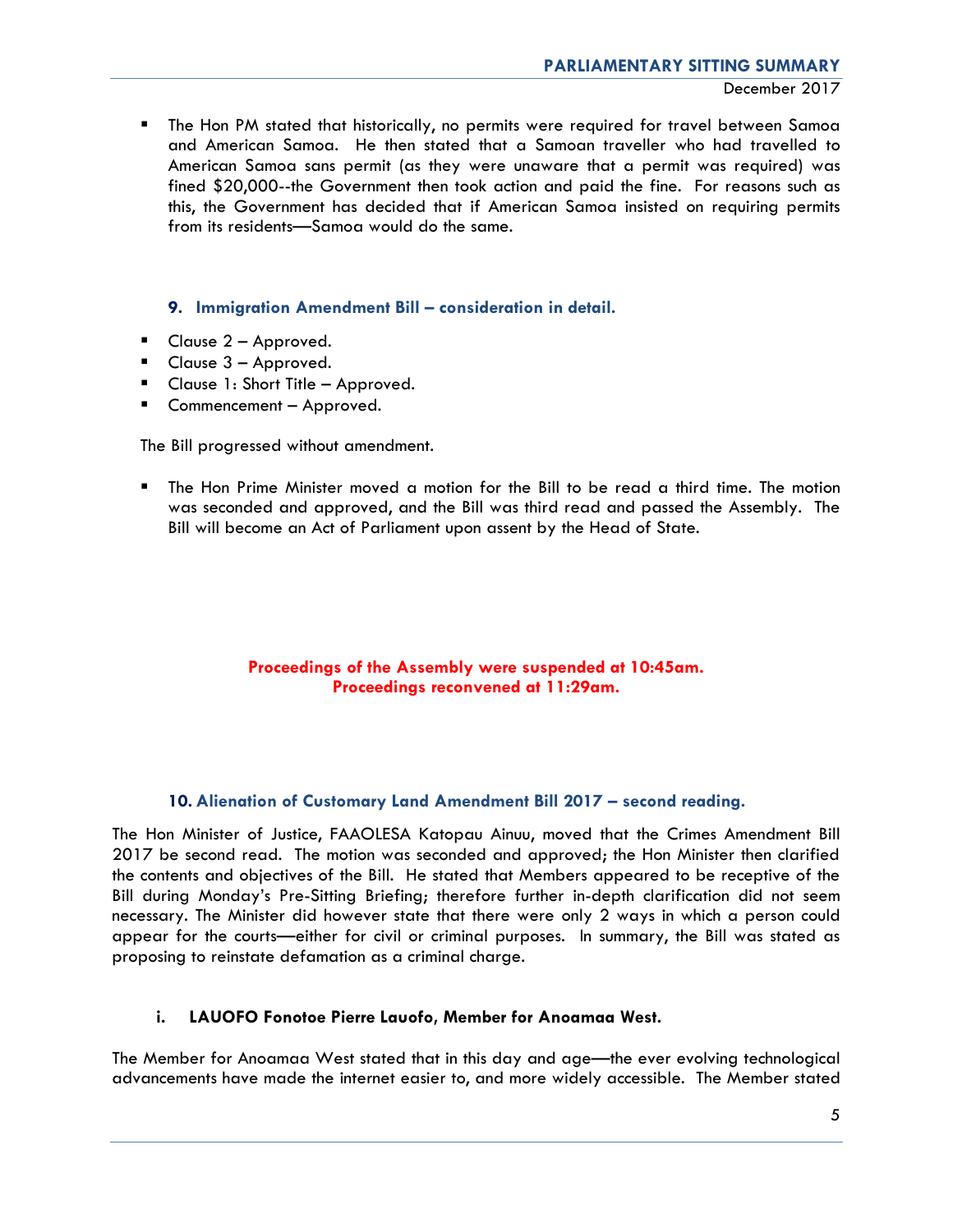that this was the cause of the increasing number of public statements targeting individuals in a harmful manner. He stated that there have been recent village council meetings to discuss the negative impact of technology on the youth population.

The Member noted his support for the Bill, while in turn thanking the Hon Minister and the Ministry for its introduction. The member suggested that perhaps the Bill could include negative/harmful images, and not just limit its application to statements, as images/photos and so forth can also be used in harmful ways.

The **Hon Minister** stated that negative/harmful images will also be taken into account.

**11. CRIMES AMENDMENT BILL 2017 – consideration in detail.**

- **Clause 2 Approved.**
- Clause 1 Approved.

The Bill progressed without amendment.

**The Hon Minister moved a motion for the Crimes Amendment Bill 2017 to be third read;** the motion was seconded and approved. The Question was put and the Bill was third read, subsequently passing the Assembly. The Bill will become an act of Parliament upon assent by the Head of State.

# **12. The Income Tax Amendment Bill (No.3) 2017 - second reading.**

The Hon Minister for Revenue, TIALAVEA Fea Leniu Seigafolava Hunt, moved a motion for the Income Tax Amendment Bill (No.3) to be second read; the motion was seconded and approved and the Bill was read a second time. The Hon Minister then proceeded to clarify the contents and objectives of the Bill. Hon TIALAVEA stated that the primary objective of the Bill was to extend the expiry timeframe for tax credit schemes for hoteliers, from 30 June 2017 to 30 June 2018.

# **i. SULAMANAIA Fetaiai Tauiliili Tuivasa, Member for Vaimauga East.**

SULUMANAIA noted concern over permitting hoteliers to receive additional benefits for respective investments. He stated that if the Government was attempting to find additional ways to generate revenue, extending this particular provision seemed contradictory to such efforts. The Member for Vaimauga East stated that he did not support the amendment.

 The Hon Prime Minister interjected to clarify why the amendment had been proposed. He stated that the Samoa Hotel Association requested an extension, as they claimed that they had not expected the tax credit scheme to end as suddenly as it had. The Hon Prime Minister further stated that the granting of an extension is a primarily a matter of courtesy. Hon TUILAEPA then recounted accommodation issues which were experienced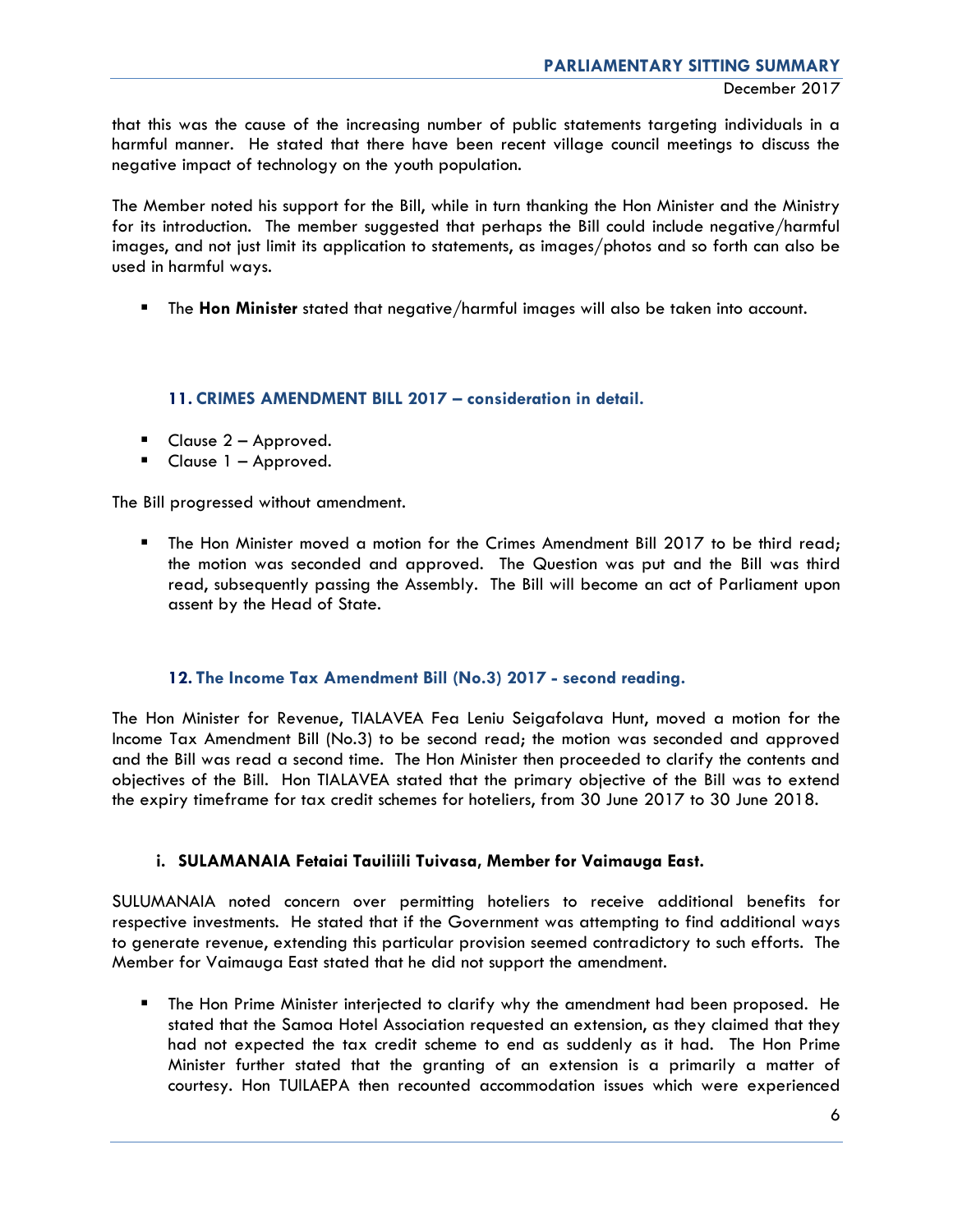during the 2014 SIDS conference. He stated that Samoa did not have the capacity to host the large number of on-island guests, which resulted in the use of cruise ships to accommodate various delegates and participants. In this regard, the Government was supportive of local hotelier efforts as there services contribute to the national economy.

# **13. INCOME TAX AMENDMENT BILL (NO.3) 2017 – consideration in detail.**

- $\blacksquare$  Clause 2 Approved.
- Clause 1 Approved.

# **14. INCOME TAX AMENDMENT BILL (NO.3) 2017 - third reading.**

The Hon Minister for Revenue moved a motion for the Bill to be third read; the motion was seconded and approved and the Bill was third read. The Bill passed the Legislative Assembly and will become an act of Parliament upon assent by the Head of State.

Pursuant to Standing Order 45(n), the Hon Prime Minister moved a motion to permit the Casino and Gambling Control Authority Bill (No.2) 2017 to be considered as an Urgent Bill. The motion was seconded and approved.

# **15. ASIA INFRASTRUCTURE INVESTMENT BANK BILL 2017 - second reading.**

The Hon Minister of Finance moved a motion for the Bill to be second read. and spoke to clarify the contents and objectives of the Bill. The Hon Minister stated that the Bill sought to give effect to the Articles of Agreement between the Government and the Asian Infrastructure Investment Bank (AIIB). It was stated that the Articles of Agreement are between the Bank and all its member countries, which included Samoa. The Minister stated that the agreement requires an instrument of ratification, acceptance or approval indicating Samoa's consent to be bound by the Articles of the Agreement. This together with the payment of Samoa's first instalment will complete Samoa's membership process and allow the bank to extend development financing to Samoa the Government and the private sector.

# **i. LAUOFO Fonotoe Nuafesili Lauofo, Member for Anoamaa West.**

The Member for Anoamaa West thanked and acknowledged Government efforts to seek out ways to further Samoa's development. The Member queried the interest rates for loans; the costs of the State's first instalment, and the timeframe in which the instalment should be paid.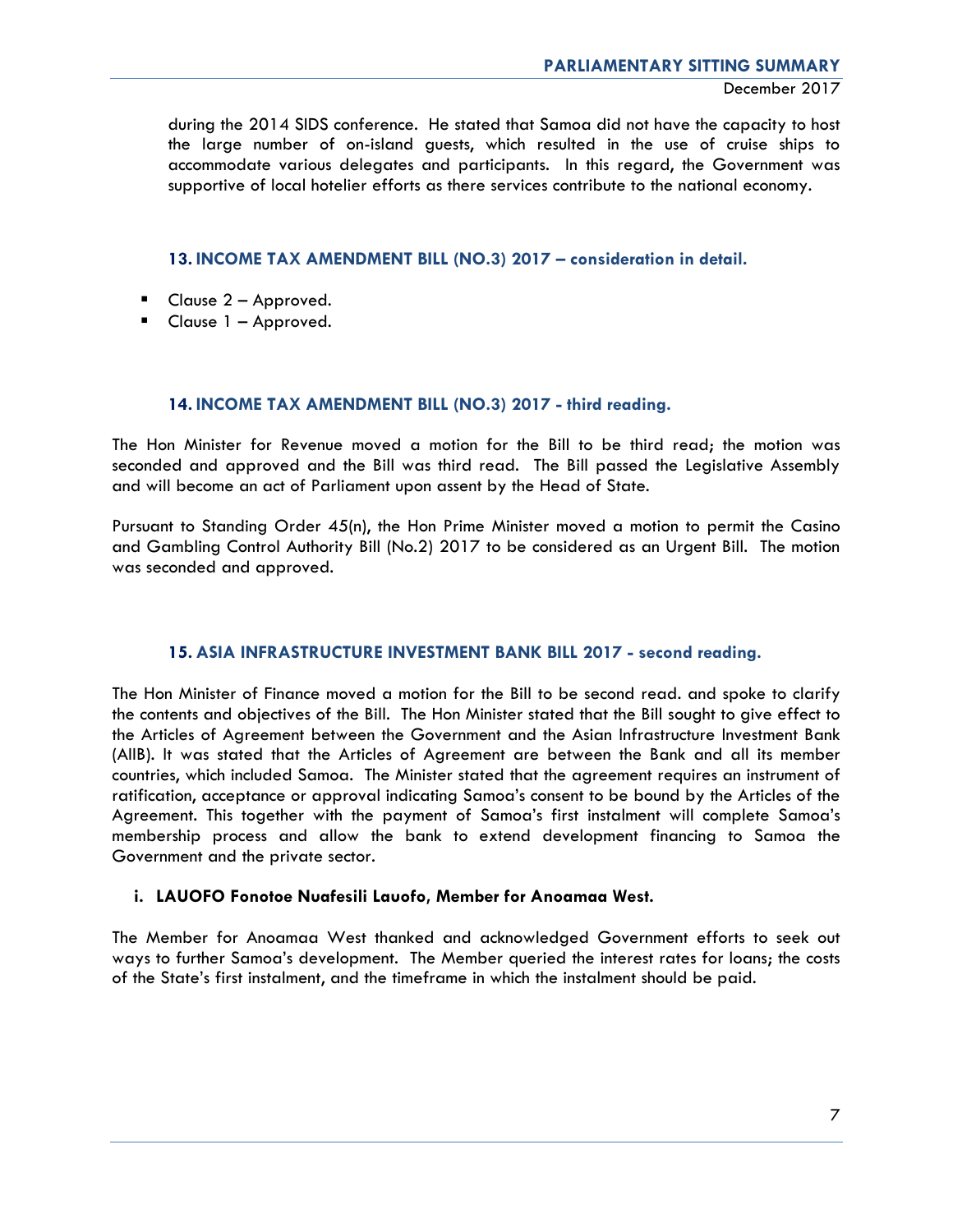# **ii. LEALAILEPULE Rimoni Aiafi, Member for Faleata West.**

The Member acknowledged the Minister, Ministry and Government for the Bill, notign its value in terms of providing additional source of funds—particularly for members of the private sector.

# **iii. FAUMUINA Wayne Fong, Member for Urban West.**

The Member noted his support of the Bill, stating that if the Bank could offer refinancing options with interest rates around the 2 percent mark, it would be very beneficial to both the Government and members of the private sector.

# **iv.Hon FAUMUINA Tiatia Liuga, Member for Palauli le Falefa.**

The Member stated that although the Government attempts to provide equal opportunities for both Upolu and Savaii residents, in actuality this was not the case. This was stated as evident in the increasing number of domestic migration from Savaii to Upolu for better opportunities. Hon FAUMUINA stated that this issue could be addressed if the Salelologa wharf was upgraded to international standards. He then stated that local bank interest rates should also be set at "competitive levels."

 The Hon Minister stated that the first instalment required is USD\$80,000—with a total of 5 instalments totalling \$400,000—to purchase 4 shares in the Bank. The Hon Minister stated that what was important was is implementing appropriate development projects to further assist the realisation of national objectives (as opposed to a review of interest rates).

# **16. Asian Development Infrastructure Investment Bank Bill 2017 – consideration in detail.**

- Clause 2 5: Approved.
- Clause 6 10: Approved.
- Clause 11 17: Approved.
- Clause 1:

 Short Title – Approved. Commencement – Approved.

The Bill progressed without amendment.

The Hon Minister for Finance, SILI Epa Tuioti moved a motion for the Bill to be read a third time; the motion was seconded and approved, and the Bill was read a third time, and subsequently passed the Assembly. The Bill will become an Act of Parliament upon assent by the Head of State.